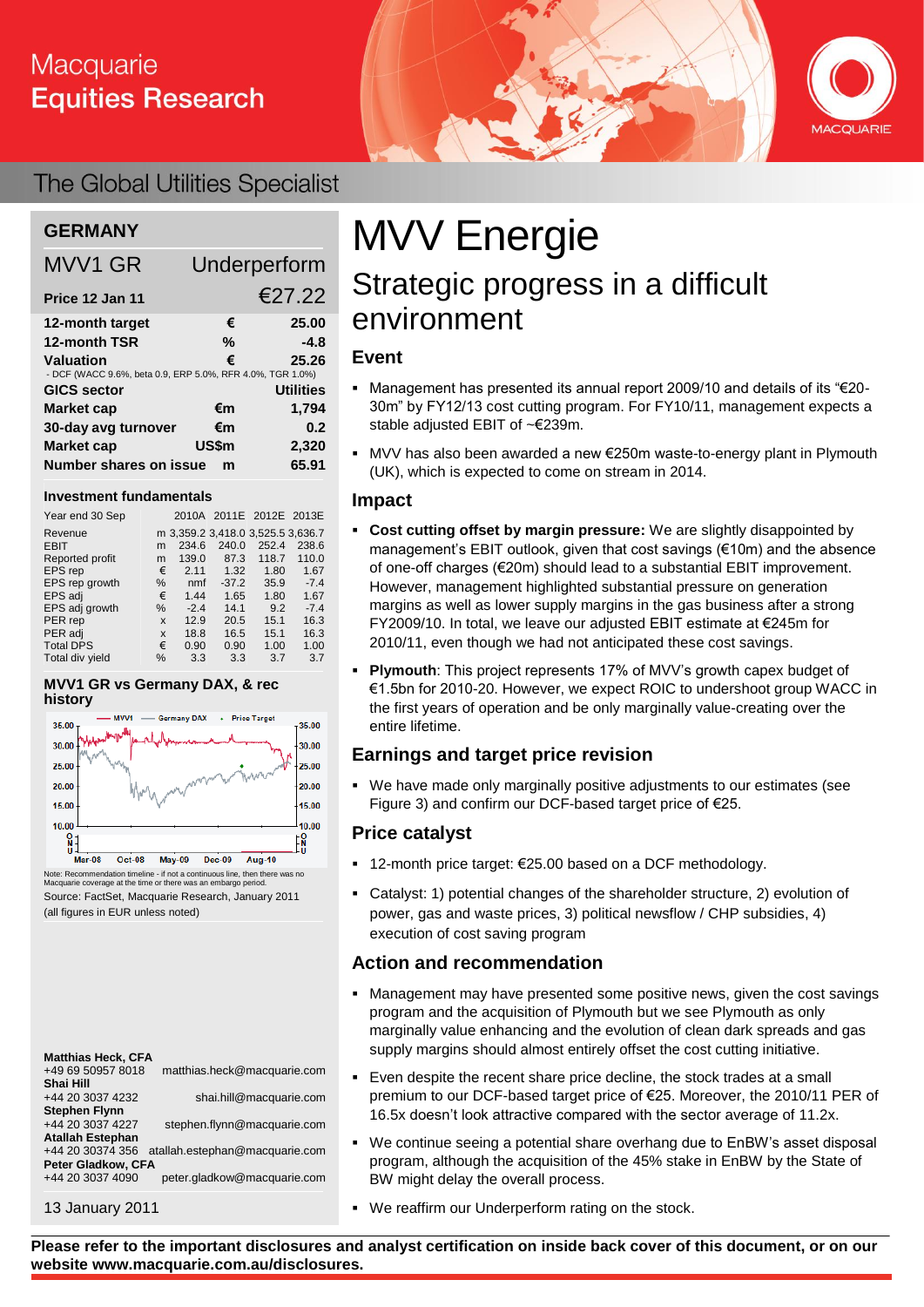### **Macquarie Research Energie Adventure Community Community Community Community Community Community Community Community Community Community Community Community Community Community Community Community Community Community Comm**

### **Important disclosures:**

**Macquarie - Australia/New Zealand** Outperform – return >3% in excess of benchmark return Neutral – return within 3% of benchmark return Underperform – return >3% below benchmark return

Benchmark return is determined by long term nominal GDP growth plus 12 month forward market dividend yield

#### **Macquarie – Asia/Europe**

Outperform – expected return >+10% Neutral – expected return from -10% to +10% Underperform – expected return <-10%

### **Macquarie First South - South Africa**

Outperform – expected return >+10% Neutral – expected return from -10% to +10% Underperform – expected return <-10%

#### **Macquarie - Canada**

Outperform – return >5% in excess of benchmark return Neutral – return within 5% of benchmark return Underperform – return >5% below benchmark return

#### **Macquarie - USA**

Outperform (Buy) – return >5% in excess of Russell 3000 index return Neutral (Hold) – return within 5% of Russell 3000 index return

Underperform (Sell)– return >5% below Russell 3000 index return

### **Volatility index definition\***

This is calculated from the volatility of historical price movements.

**Very high–highest risk** – Stock should be expected to move up or down 60–100% in a year – investors should be aware this stock is highly speculative.

**High** – stock should be expected to move up or down at least 40–60% in a year – investors should be aware this stock could be speculative.

**Medium** – stock should be expected to move up or down at least 30–40% in a year.

**Low–medium** – stock should be expected to move up or down at least 25–30% in a year.

**Low** – stock should be expected to move up or down at least 15–25% in a year.

\* Applicable to Australian/NZ/Canada stocks only

**Recommendations** – 12 months **Note:** Quant recommendations may differ from Fundamental Analyst recommendations

**Financial definitions**

minority interests

number of shares

All "Adjusted" data items have had the following adjustments made: Added back: goodwill amortisation, provision for catastrophe reserves, IFRS derivatives & hedging, IFRS impairments & IFRS interest expense Excluded: non recurring items, asset revals, property revals, appraisal value uplift, preference dividends &

**EPS** = adjusted net profit / efpowa\*

**ROA** = adjusted ebit / average total assets **ROA Banks/Insurance** = adjusted net profit /average total assets **ROE** = adjusted net profit / average shareholders funds **Gross cashflow** = adjusted net profit + depreciation \*equivalent fully paid ordinary weighted average

All Reported numbers for Australian/NZ listed stocks are modelled under IFRS (International Financial Reporting Standards).

#### **Recommendation proportions – For quarter ending 31 December 2010**

|              | AU/NZ  | Asia   | <b>RSA</b> | USA    | СA     | EUR |                                                                                            |
|--------------|--------|--------|------------|--------|--------|-----|--------------------------------------------------------------------------------------------|
| Outperform   | 46.38% | 62.62% | 52.17%     | 44.99% | 67.57% |     | 50.90% (for US coverage by MCUSA, 13.59% of stocks covered are investment banking clients) |
| Neutral      | 37.68% | 18.58% | 34.78%     | 50.61% | 28.83% |     | 35.48% (for US coverage by MCUSA, 15.22% of stocks covered are investment banking clients) |
| Underperform | 15.94% | 18.80% | $13.04\%$  | 4.40%  | 3.60%  |     | 13.62% (for US coverage by MCUSA, 0.00% of stocks covered are investment banking clients)  |
|              |        |        |            |        |        |     |                                                                                            |

**Company Specific Disclosures:** Sal Oppenheim jr & Cie KGaA and/or its affiliated entities received compensation for investment banking services from MVV Energie AG in the last 12 months.

Important disclosure information regarding the subject companies covered in this report is available at www.macquarie.com/disclosures.

#### **Analyst Certification:**

The views expressed in this research accurately reflect the personal views of the analyst(s) about the subject securities or issuers and no part of the compensation of the analyst(s) was, is, or will be directly or indirectly related to the inclusion of specific recommendations or views in this research. The analyst principally responsible for the preparation of this research receives compensation based on overall revenues of Macquarie Group Ltd ABN 94 122 169 279 (AFSL No. 318062) (MGL) and its related entities (the Macquarie Group) and has taken reasonable care to achieve and maintain independence and objectivity in making any recommendations.

#### **General Disclaimers:**

Macquarie Securities (Australia) Ltd; Macquarie Capital (Europe) Ltd; Macquarie Capital Markets Canada Ltd; Macquarie Capital Markets North America Ltd; Macquarie Capital (USA) Inc; Macquarie Capital Securities Ltd and its Taiwan branch; Macquarie Capital Securities (Singapore) Pte Ltd; Macquarie Securities (NZ) Ltd; Macquarie First South Securities (Pty) Limited; Macquarie Capital Securities (India) Pvt Ltd; Macquarie Capital Securities (Malaysia) Sdn Bhd; Macquarie Securities Korea Limited and Macquarie Securities (Thailand) Ltd are not authorized deposit-taking institutions for the purposes of the Banking Act 1959 (Commonwealth of Australia), and their obligations do not represent deposits or other liabilities of Macquarie Bank Limited ABN 46 008 583 542 (MBL) or MGL. MBL does not guarantee or otherwise provide assurance in respect of the obligations of any of the above mentioned entities. MGL provides a guarantee to the Monetary Authority of Singapore in respect of the obligations and liabilities of Macquarie Capital Securities (Singapore) Pte Ltd for up to SGD 35 million. This research has been prepared for the general use of the wholesale clients of the Macquarie Group and must not be copied, either in whole or in part, or distributed to any other person. If you are not the intended recipient you must not use or disclose the information in this research in any way. If you received it in error, please tell us immediately by return e-mail and delete the document. We do not guarantee the integrity of any e-mails or attached files and are not responsible for any changes made to them by any other person. MGL has established and implemented a conflicts policy at group level (which may be revised and updated from time to time) (the "Conflicts Policy") pursuant to regulatory requirements (including the FSA Rules) which sets out how we must seek to identify and manage all material conflicts of interest. Nothing in this research shall be construed as a solicitation to buy or sell any security or product, or to engage in or refrain from engaging in any transaction. In preparing this research, we did not take into account your investment objectives, financial situation or particular needs. Before making an investment decision on the basis of this research, you need to consider, with or without the assistance of an adviser, whether the advice is appropriate in light of your particular investment needs, objectives and financial circumstances. There are risks involved in securities trading. The price of securities can and does fluctuate, and an individual security may even become valueless. International investors are reminded of the additional risks inherent in international investments, such as currency fluctuations and international stock market or economic conditions, which may adversely affect the value of the investment. This research is based on information obtained from sources believed to be reliable but we do not make any representation or warranty that it is accurate, complete or up to date. We accept no obligation to correct or update the information or opinions in it. Opinions expressed are subject to change without notice. No member of the Macquarie Group accepts any liability whatsoever for any direct, indirect, consequential or other loss arising from any use of this research and/or further communication in relation to this research. Clients should contact analysts at, and execute transactions through, a Macquarie Group entity in their home jurisdiction unless governing law permits otherwise. **Country-Specific Disclaimers:** 

**Australia**: In Australia, research is issued and distributed by Macquarie Securities (Australia) Ltd (AFSL No. 238947), a participating organisation of the Australian Securities Exchange. **New Zealand**: In New Zealand, research is issued and distributed by Macquarie Securities (NZ) Ltd, a NZX Firm. **Canada**: In Canada, research is prepared, approved and distributed by Macquarie Capital Markets Canada Ltd, a participating organisation of the Toronto Stock Exchange, TSX Venture Exchange & Montréal Exchange. Macquarie Capital Markets North America Ltd., which is a registered brokerdealer and member of FINRA, accepts responsibility for the contents of reports issued by Macquarie Capital Markets Canada Ltd in the United States and sent to US persons. Any person wishing to effect transactions in the securities described in the reports issued by Macquarie Capital Markets Canada Ltd should do so with Macquarie Capital Markets North America Ltd. The Research Distribution Policy of Macquarie Capital Markets Canada Ltd is to allow all clients that are entitled to have equal access to our research. **United Kingdom**: In the United Kingdom, research is issued and distributed by Macquarie Capital (Europe) Ltd, which is authorised and regulated by the Financial Services Authority (No. 193905). **Germany**: In Germany, research is issued and distributed by Macquarie Capital (Europe) Ltd, Niederlassung Deutschland, which is authorised and regulated in the United Kingdom by the Financial Services Authority (No. 193905). **France**: In France, research is issued and distributed by Macquarie Capital (Europe) Ltd, which is authorised and regulated in the United Kingdom by the Financial Services Authority (No. 193905). **Hong Kong**: In Hong Kong, research is issued and distributed by Macquarie Capital Securities Ltd, which is licensed and regulated by the Securities and Futures Commission. **Japan**: In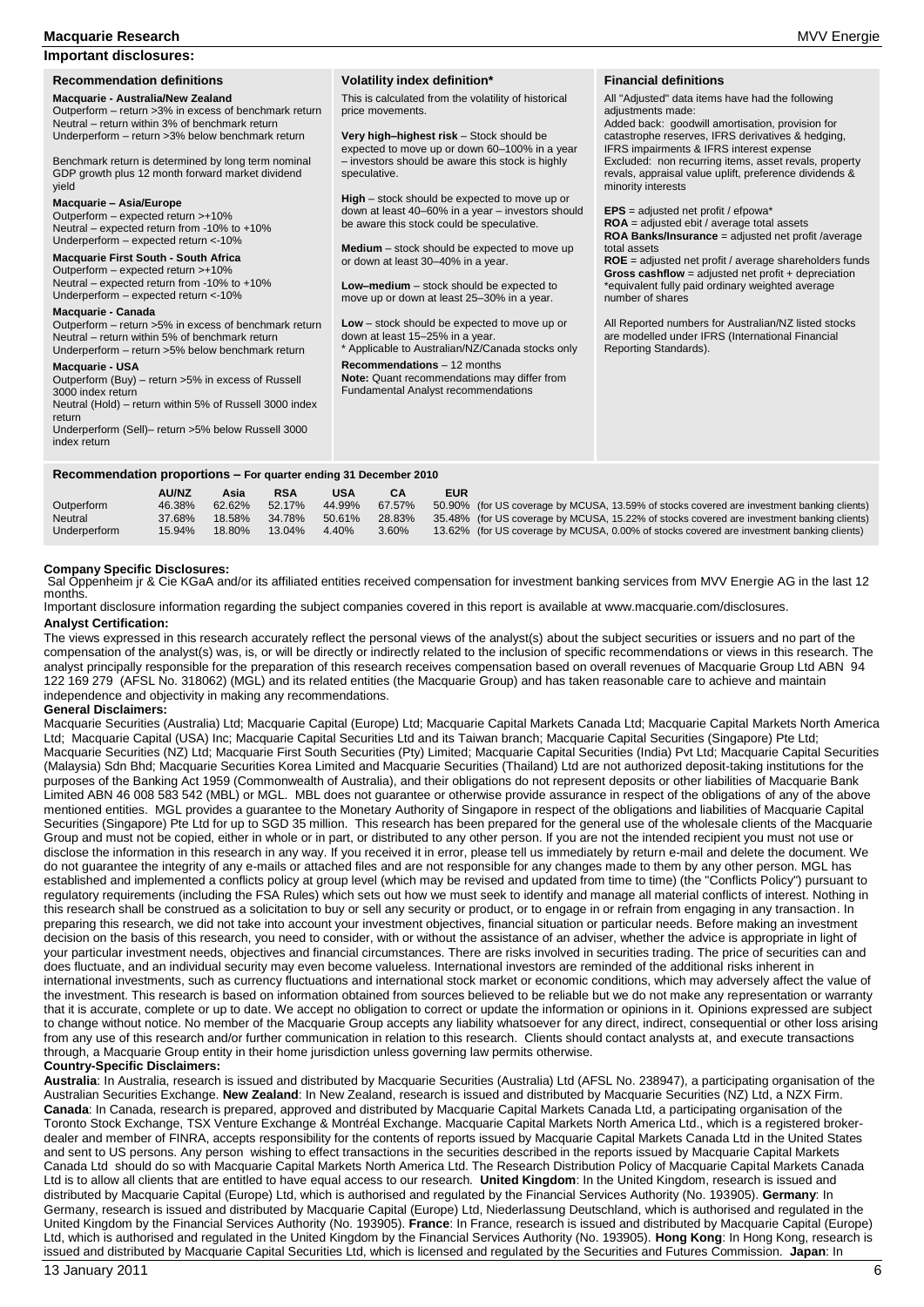**Macquarie Research** MVV Energie Japan, research is issued and distributed by Macquarie Capital Securities (Japan) Limited, a member of the Tokyo Stock Exchange, Inc. and Osaka Securities Exchange Co. Ltd (Financial Instruments Firm, Kanto Financial Bureau (kin-sho) No. 231, a member of Japan Securities Dealers Association and Financial Futures Association of Japan). **India:** In India, research is issued and distributed by Macquarie Capital Securities (India) Pvt Ltd. Level 3, Mafatlal Centre, Nariman Point, Mumbai 400 021, INDIA, which is a SEBI registered Stock Broker having membership with National Stock Exchange of India Limited (INB231246738) and Bombay Stock Exchange Limited (INB011246734). **Malaysia**: In Malaysia, research is issued and distributed by Macquarie Capital Securities (Malaysia) Sdn. Bhd. (Company registration number: 463469-W) which is a Participating Organisation of Bursa Malaysia Berhad and a holder of Capital Markets Services License issued by the Securities Commission. **Taiwan**: Information on securities/instruments that are traded in Taiwan is distributed by Macquarie Capital Securities Ltd, Taiwan Branch, which is licensed and regulated by the Financial Supervisory Commission. No portion of the report may be reproduced or quoted by the press or any other person without authorisation from Macquarie. Nothing in this research shall be construed as a solicitation to buy or sell any security or product. **Thailand**: In Thailand, research is issued and distributed by Macquarie Securities (Thailand) Ltd, a licensed securities company that is authorized by the Ministry of Finance, regulated by the Securities and Exchange Commission of Thailand and is an exchange member no. 28 of the Stock Exchange of Thailand. The Thai Institute of Directors Association has disclosed the Corporate Governance Report of Thai Listed Companies made pursuant to the policy of the Securities and Exchange Commission of Thailand. Macquarie Securities (Thailand) Ltd does not endorse the result of the Corporate Governance Report of Thai Listed Companies but this Report can be accessed at: http://www.thai-iod.com/en/publications.asp?type=4. **South Korea**: In South Korea, unless otherwise stated, research is prepared, issued and distributed by Macquarie Securities Korea Limited, which is regulated by the Financial Supervisory Services. Information on analysts in MSKL is disclosed at http://dis.kofia.or.kr/fs/dis2/fundMgr/DISFundMgrAnalystPop.jsp?companyCd2=A03053&pageDiv=02. **South Africa**: In South Africa, research is issued and distributed by Macquarie First South Securities (Pty) Limited, a member of the JSE Limited. **Singapore**: In Singapore, research is issued and distributed by Macquarie Capital Securities (Singapore) Pte Ltd (Company Registration Number: 198702912C), a Capital Markets Services license holder under the Securities and Futures Act to deal in securities and provide custodial services in Singapore. Pursuant to the Financial Advisers (Amendment) Regulations 2005, Macquarie Capital Securities (Singapore) Pte Ltd is exempt from complying with sections 25, 27 and 36 of the Financial Advisers Act. All Singapore-based recipients of research produced by Macquarie Capital (Europe) Limited, Macquarie Capital Markets Canada Ltd, Macquarie First South Securities (Pty) Limited and Macquarie Capital (USA) Inc. represent and warrant that they are institutional investors as defined in the Securities and Futures Act. **United States**: In the United States, research is issued and distributed by Macquarie Capital (USA) Inc., which is a registered broker-dealer and member of FINRA. Macquarie Capital (USA) Inc, accepts responsibility for the content of each research report prepared by one of its non-US affiliates when the research report is distributed in the United States by Macquarie Capital (USA) Inc. Macquarie Capital (USA) Inc.'s affiliate's analysts are not registered as research analysts with FINRA, may not be associated persons of Macquarie Capital (USA) Inc., and therefore may not be subject to FINRA rule restrictions on communications with a subject company, public appearances, and trading securities held by a research analyst account. Any persons receiving this report directly from Macquarie Capital (USA) Inc. and wishing to effect a transaction in any security described herein should do so with Macquarie Capital (USA) Inc. Important disclosure information regarding the subject companies covered in this report is available at www.macquarie.com/research/disclosures, or contact your registered representative at 1-888-MAC-STOCK, or write to the Supervisory Analysts, Research Department, Macquarie Securities, 125 W.55th Street, New York, NY 10019. © Macquarie Group

| Auckland                         | <b>Bangkok</b>                               | Calgary                                                | Denver                                      | <b>Frankfurt</b>                             | Geneva                         | <b>Hong Kong</b>       |
|----------------------------------|----------------------------------------------|--------------------------------------------------------|---------------------------------------------|----------------------------------------------|--------------------------------|------------------------|
| Tel: (649) 377 6433              | Tel: (662) 694 7999                          | Tel: (1 403) 218 6650                                  | Tel: (303) 952 2800                         | Tel: (069) 509 578 000 Tel: (41) 22 818 7777 |                                | Tel: (852) 2823 3588   |
| Jakarta                          | Johannesburg                                 | Kuala Lumpur                                           | London                                      | Manila                                       | Melbourne                      | Montreal               |
| Tel: (62 21) 515 1818            | Tel: (2711) 583 2000                         | Tel: (60 3) 2059 8833                                  | Tel: (44 20) 3037 4400 Tel: (63 2) 857 0888 |                                              | Tel: (613) 9635 8139           | Tel: (1 514) 925 2850  |
| Mumbai                           | Munich                                       | <b>New York</b>                                        | Paris                                       | Perth                                        | Seoul                          | Shanghai               |
|                                  | Tel: (91 22) 6653 3000 Tel: (089) 2444 31800 | Tel: (1 212) 231 2500                                  | Tel: (33 1) 7842 3823                       | Tel: (618) 9224 0888                         | Tel: (82 2) 3705 8500          | Tel: (86 21) 6841 3355 |
| Singapore<br>Tel: (65) 6231 1111 | Svdnev<br>Tel: (612) 8232 9555               | Taipei<br>Tel: (886 2) 2734 7500 Tel: (81 3) 3512 7900 | Tokvo                                       | Toronto<br>Tel: (1 416) 848 3500             |                                |                        |
| .                                | .                                            |                                                        | $-1$<br>.                                   | $\cdot$ $\cdot$ $\cdot$                      | $\sim$ $\sim$ $\sim$<br>$\sim$ | $\cdots$<br>$\sim$     |

Available to clients on the world wide web at www.macquarieresearch.com and through Thomson Financial, FactSet, Reuters, Bloomberg, CapitalIQ and TheMarkets.com.